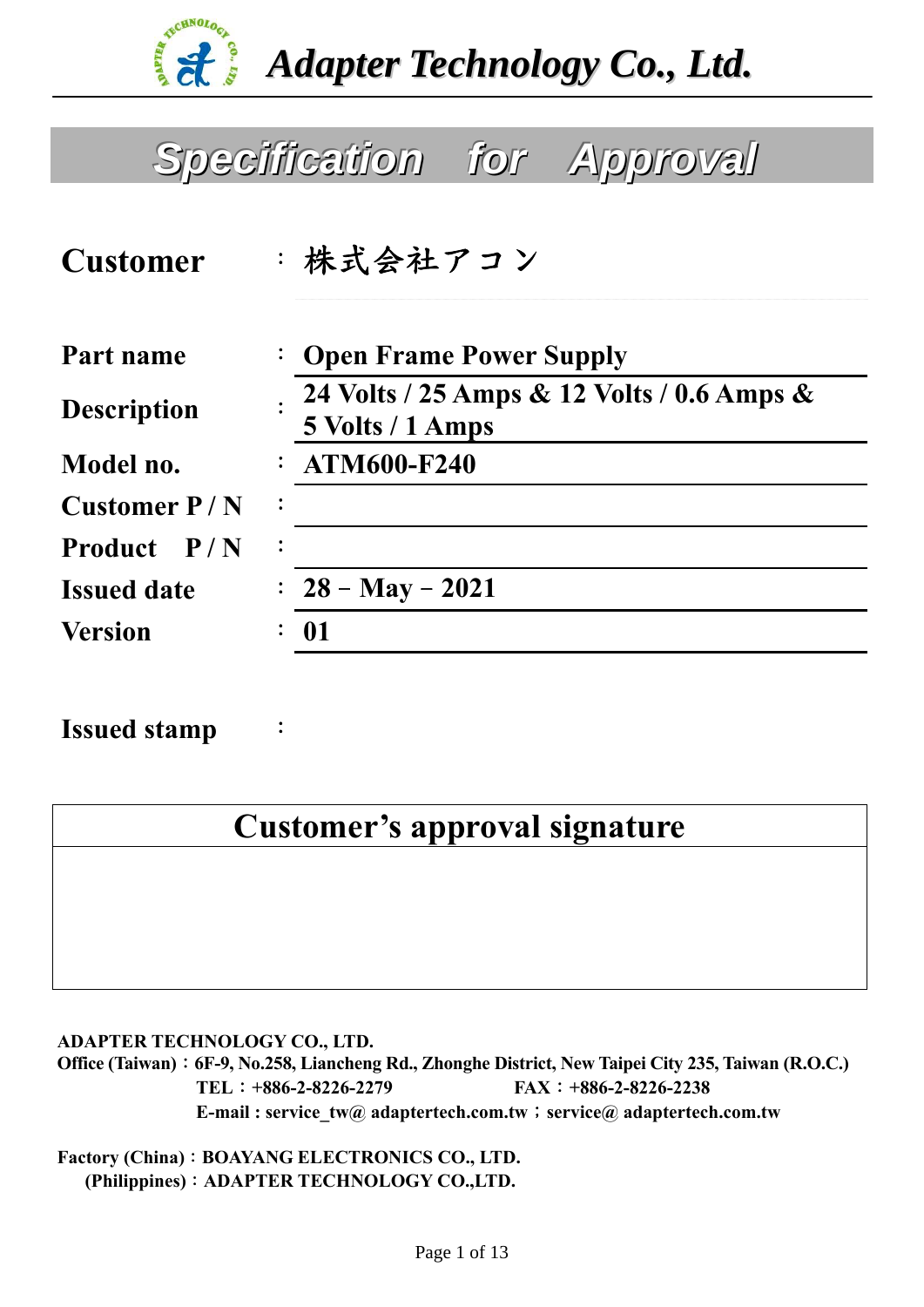

# **612 W Open Frame Power Supply Specification**

| Model no.          | <b>ATM600-F240</b>                                               |
|--------------------|------------------------------------------------------------------|
| <b>Description</b> | 24 Volts / 25 Amps & 12 Volts / 0.6 Amps<br>$& 5$ Volts / 1 Amps |
| Part no.           |                                                                  |
| <b>Version</b>     | 01                                                               |
| Date               | $28$ - May - 2021                                                |

| <b>Approved</b> | <b>Reviewed</b> | <b>Checked</b> | <b>Prepared</b> | <b>Sales</b> |
|-----------------|-----------------|----------------|-----------------|--------------|
|                 |                 |                |                 |              |
|                 |                 |                |                 |              |
|                 |                 |                |                 |              |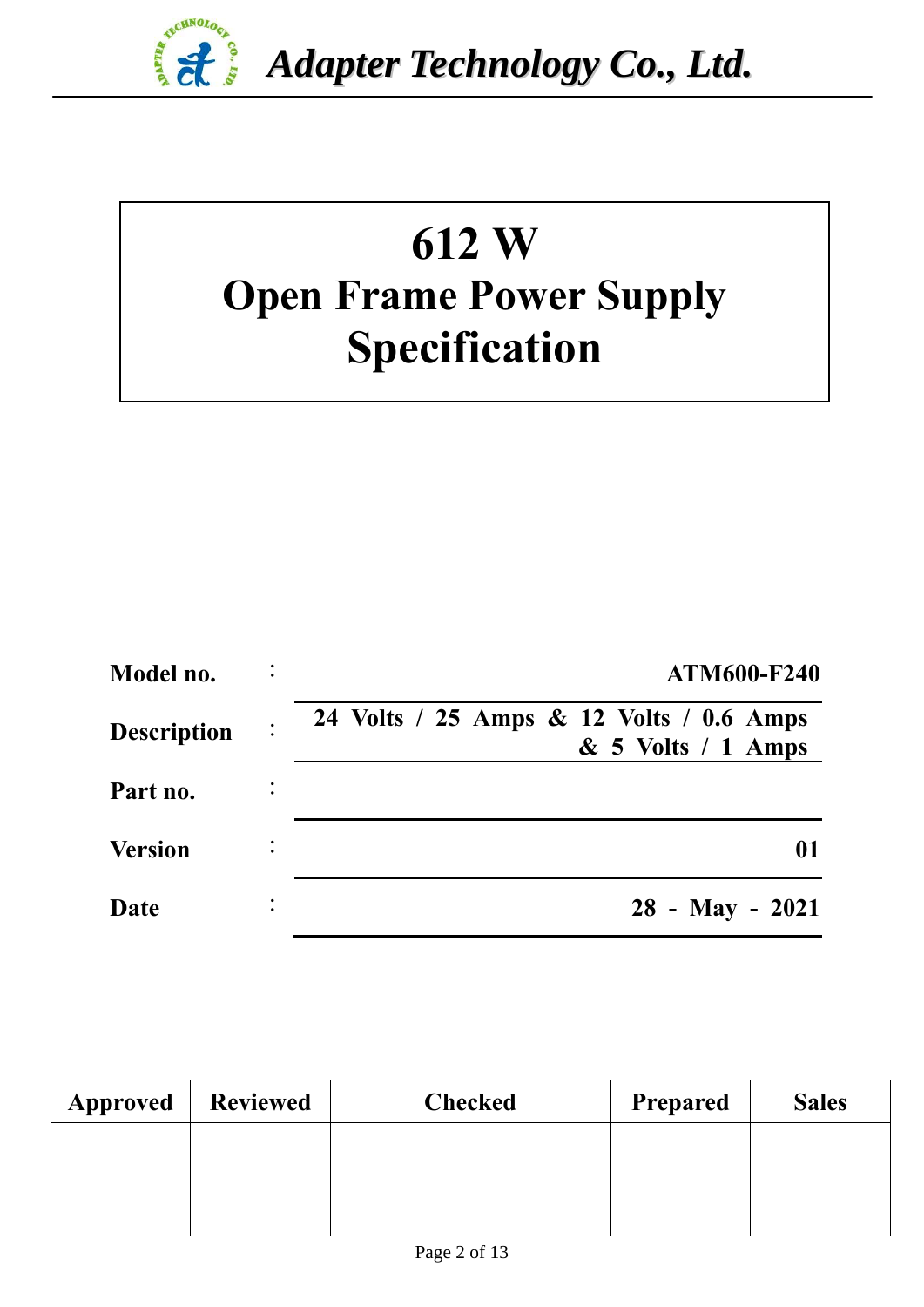

# **Approval documents / spec. revised records**

■ Customer : 株式会社アコン

■ Model no : **ATM600-F240** 

■ Original documents content : Spec. 13 pages, Attachment 0 pages

| Revised<br>records<br>No. | Date              | Description<br>(Before / After) | Page(s)<br>revised | Revised by<br>(Adapter/Customer) | Version |
|---------------------------|-------------------|---------------------------------|--------------------|----------------------------------|---------|
| $1\,$                     | May/28/2021 Issue |                                 | $\qquad \qquad -$  | Ian                              | $01\,$  |
|                           |                   |                                 |                    |                                  |         |
|                           |                   |                                 |                    |                                  |         |
|                           |                   |                                 |                    |                                  |         |
|                           |                   |                                 |                    |                                  |         |
|                           |                   |                                 |                    |                                  |         |
|                           |                   |                                 |                    |                                  |         |
|                           |                   |                                 |                    |                                  |         |
|                           |                   |                                 |                    |                                  |         |
|                           |                   |                                 |                    |                                  |         |
|                           |                   |                                 |                    |                                  |         |
|                           |                   |                                 |                    |                                  |         |
|                           |                   |                                 |                    |                                  |         |
|                           |                   |                                 |                    |                                  |         |
|                           |                   |                                 |                    |                                  |         |
|                           |                   |                                 |                    |                                  |         |
|                           |                   |                                 |                    |                                  |         |
|                           |                   |                                 |                    |                                  |         |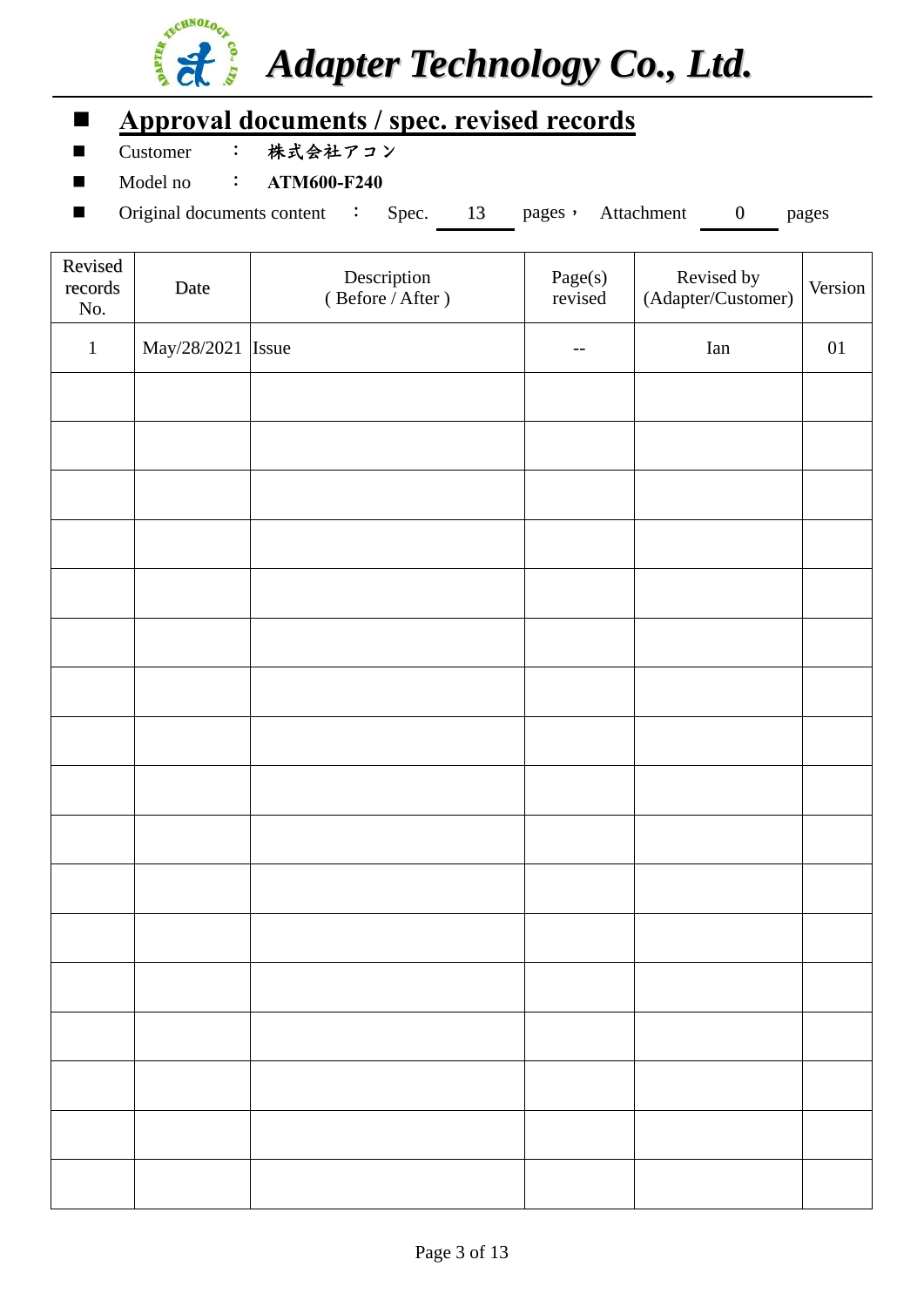# **TECHNOLOGY** i fi

*Adapter Technology Co., Ltd.*

### **1. Feature**:

- **♦ Input** : **Universal 100 ~ 240 Vac / 50 ~ 60 Hz input**,**without any slide switch**   $\bullet$  Output :  $24 V / 0 \sim 25 A \& 12 V / 0 \sim 0.6 A \& 5 V / 0 \sim 1 A$ **♦ Case dimension** : **203.2 (L) \* 127 (W) \* 40 (H) mm ± 1 mm ♦ Efficiency** : **93.5% Typical (24 V full load,12 V,5V no load at 115 Vac) 95% Typical (24 V full load,12 V,5V no load at 230 Vac) ♦ Safety** : **UL / cUL / TUV SUD EMC**  $\qquad \qquad \vdots \qquad \text{CE}/\text{FCC}$  (conduction & radiation Class B) **♦ Protection** : **OVP (Over voltage protection)**、**SCP (Short circuit protection)**、 **OCP (Over current protection)**、**OTP (Over Temperature Protection)**
- **♦ Suitable for usage at I.T.E., industrial controller, medical**
- **♦ By natural air**

#### **2. Input**:

| 2.1           | <b>Voltage</b>        | Universal $100 \sim 240$ Vac, single phase                                                                               |
|---------------|-----------------------|--------------------------------------------------------------------------------------------------------------------------|
| $2.2^{\circ}$ | Frequency             | $50 - 60$ Hz                                                                                                             |
| 2.3           | <b>Current</b>        | $7.0 \sim 2.7 A$                                                                                                         |
| 2.4           | Inrush current        | 60 A max. / 230 Vac (cold start at $25^{\circ}$ C, full load)<br>ac source chroma 6530)                                  |
| 2.5           | <b>Efficiency</b>     | 93.5% Typical (24 V full load, 12 V, 5V no load at 115 Vac)<br>95% Typical (24 V full load, 12 V, 5V no load at 230 Vac) |
|               | 2.6 Power factor (PF) | $Pi \geq 0.9$ (at full load)                                                                                             |

#### **3. Output**:

| 3.1 | DC output 1 | <b>Voltage</b>            | 24.0 V $\pm$ 5%                                   |
|-----|-------------|---------------------------|---------------------------------------------------|
|     |             | <b>Current</b>            | 25 A max.                                         |
|     |             | <b>Regulation</b>         | 22.8V min. $\sim$ 24.0 V typ. $\sim$ 25.2 V max.  |
|     |             | <b>Ripple &amp; Noise</b> | 240 m $V_{p-p}$ max.                              |
| 3.2 | DC output 2 | <b>Voltage</b>            | $12.0 V \pm 5\%$ (for fan)                        |
|     |             | <b>Current</b>            | $0.6A$ max.                                       |
|     |             | <b>Regulation</b>         | 11.4 V min. $\sim$ 12.0 V typ. $\sim$ 12.6 V max. |
| 3.3 | DC output 3 | <b>Voltage</b>            | $5.0 V \pm 5\%$                                   |
|     |             | Current                   | 1 A max.                                          |
|     |             | <b>Regulation</b>         | 4.75 V min. $\sim$ 5.0 V typ. $\sim$ 5.25 V max.  |
|     |             | <b>Ripple &amp; Noise</b> | 100 m $V_{p-p}$ max.                              |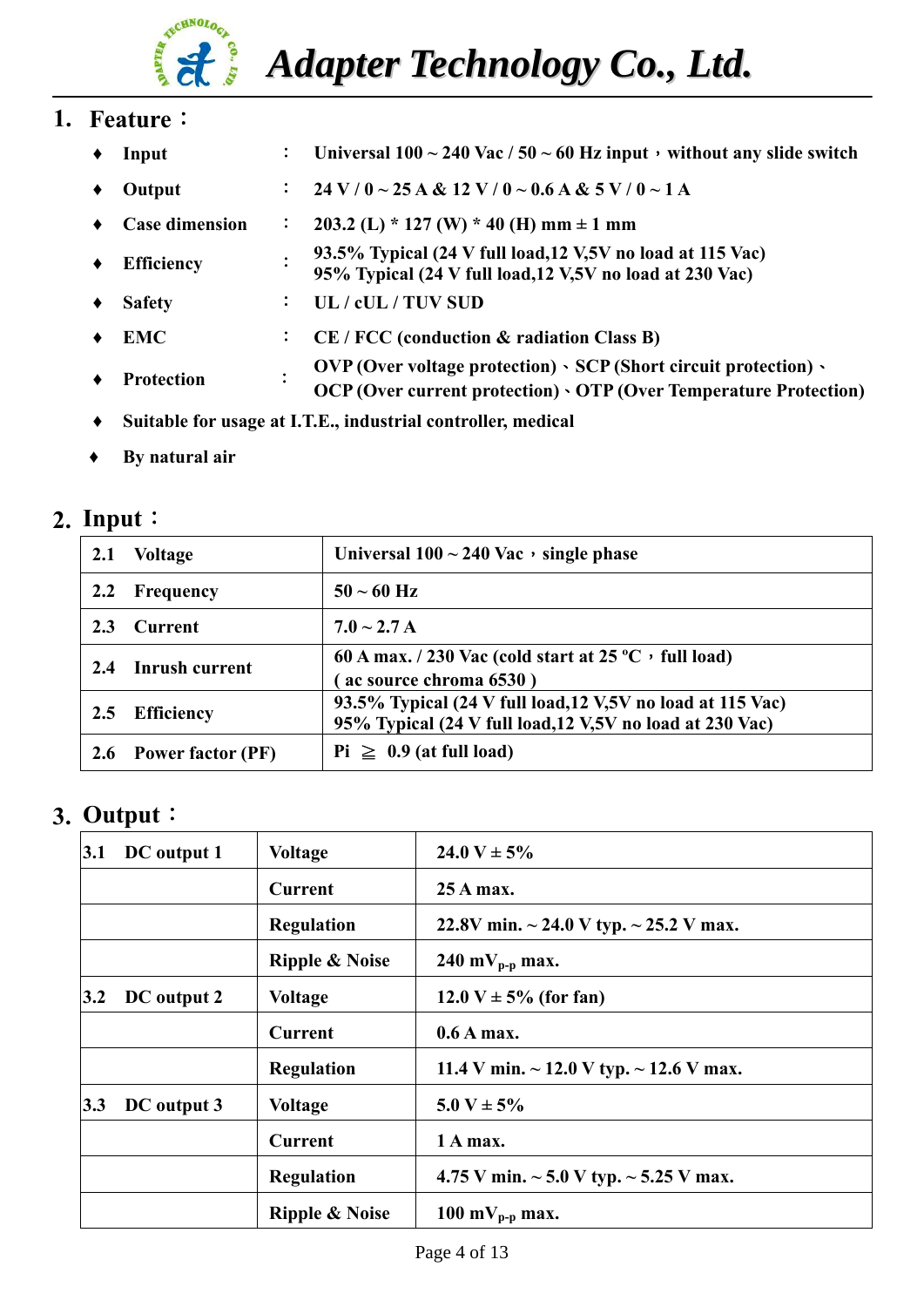

**Remark : For ripple & noise measurement**,**use a 20 MHz bandwidth frequency oscilloscope**,**and add a 0.1 μF multilayer cap.** 

and a Low ESR electrolytic cap. (47<sub></sub>µF) at output connector terminals. (at nominal line voltage, full load)



#### **Ripple & Noise measurement circuit**

#### **4. Remote on / off :**

| 4.1 Remote on  | Open or short to 5 V   |
|----------------|------------------------|
| 4.2 Remote off | <b>Short to DC RTN</b> |

#### **5. Protection :**

| 5.1 Over voltage protection (OVP)                               | Vout * 130 % max at 24 V output (Shout down)<br>Vout * 180 % max at 5 V output (Shout down)         |
|-----------------------------------------------------------------|-----------------------------------------------------------------------------------------------------|
| 5.2 Short circuit protection (SCP)                              | Automatic recovery after short-circuit fault being removed                                          |
| 5.3 Over current protection (OCP)                               | Lout $*$ 130 % max at 24 V output (auto recovery)<br>Iout * 200 % max at 5 V output (auto recovery) |
| <b>5.4 Over Temperature Protection (OTP) Shut down for 24 V</b> |                                                                                                     |

#### **6. Safety requirement**:

#### **6.1 Dielectric strength** : **Cut off current 10 mA**

| <b>Primary to secondary</b> | 4000 Vac for 1 minute |
|-----------------------------|-----------------------|
| <b>Primary to ground</b>    | 1500 Vac for 1 minute |

#### **6.2 Insulation resistance** :

|  | Primary to secondary     | $10 \text{ M}\Omega$ for 500 Vdc |
|--|--------------------------|----------------------------------|
|  | <b>Primary to ground</b> | $10 \text{ M}\Omega$ for 500 Vdc |

**6.3 Grounding test** : **< 0.1**Ω

- 
- **6.4 Leakage current** : **Less than 100uA**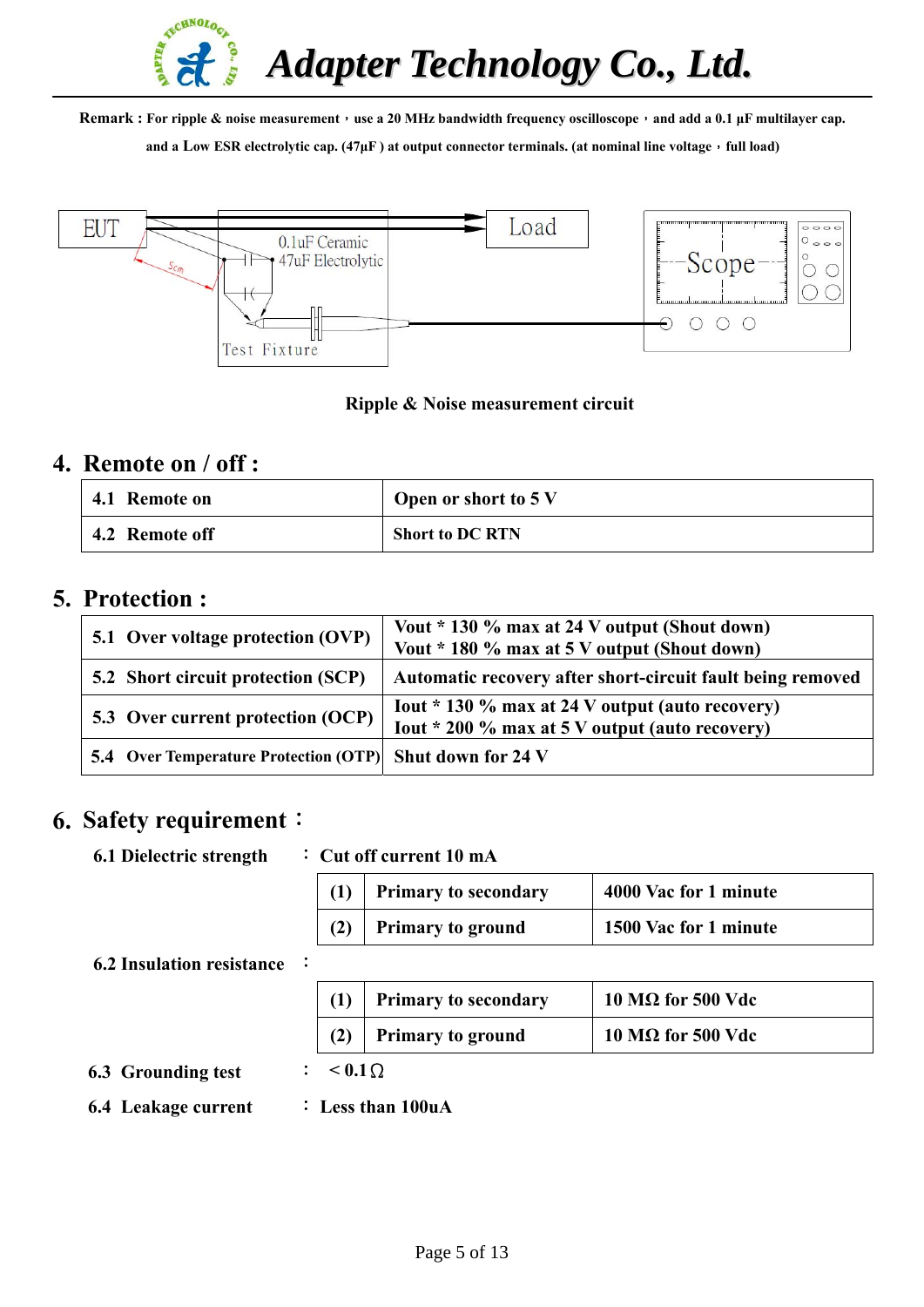

## **7. Operation and environment performance**:

**7.1 Temperature range** 

| <b>Operating</b> | -20 °C ~ +50 °C |
|------------------|-----------------|
| <b>Storage</b>   | -20 °C ~ +80 °C |

**7.2 Humidity range (non-condensing)** 

| <b>Operating</b> | $20\% \sim 80\% \text{ RH}$ |
|------------------|-----------------------------|
| Storage          | $10\% \sim 90\% \text{ RH}$ |

 **7.3 Cooling**:**By natural air** 

#### **8. M.T.B.F.**:**300,000 Hrs. (calculated hours at 25 ºC**,**by Telcordia SR-332)**



**Power De-rating curve**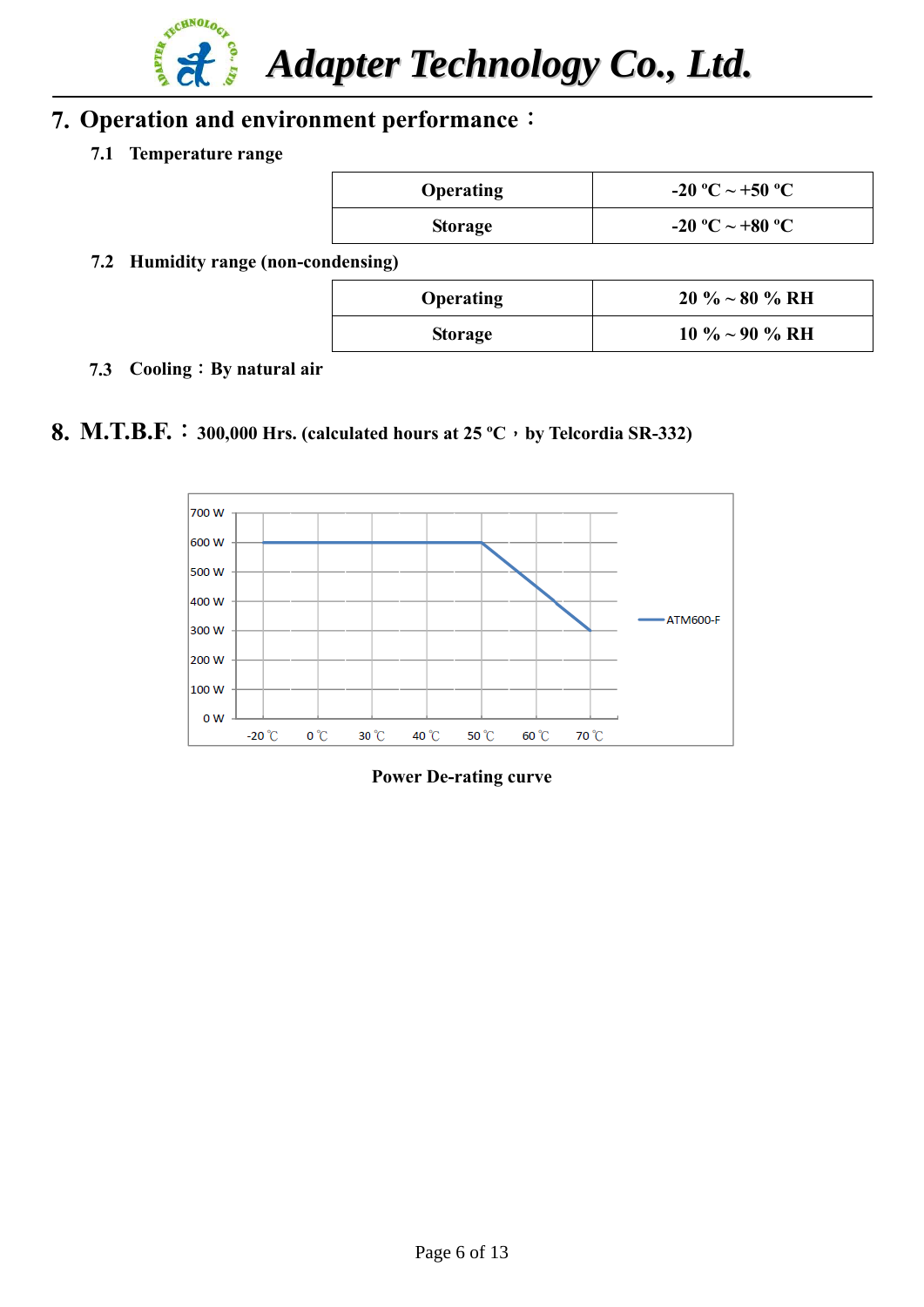

# **9. Connector and pin assignment**

| Input connector CN1 (HOEDER: FTB-802-03P) |                 |  |  |
|-------------------------------------------|-----------------|--|--|
| Pin 1                                     | Line            |  |  |
| Pin 2                                     | <b>Neutral</b>  |  |  |
| Pin 3                                     | Ground          |  |  |
| Output connector CN2 (HOWDER: HD-121-04P) |                 |  |  |
| Pin 1                                     | <b>DC RTN</b>   |  |  |
| Pin 2                                     | <b>DC RTN</b>   |  |  |
| Pin <sub>3</sub>                          | $VO+$           |  |  |
| Pin 4                                     | $VO+$           |  |  |
| Output connector CN3 (JST:B2B-XH-A)       |                 |  |  |
| Pin 1                                     | 12 V for Fan    |  |  |
| Pin 2                                     | <b>DC RTN</b>   |  |  |
| Output connector CN202 (JST:S3B-XH-A)     |                 |  |  |
| Pin 1                                     | 5 V for standby |  |  |
| Pin 2                                     | <b>DC RTN</b>   |  |  |
| Pin 3                                     | Remote on /off  |  |  |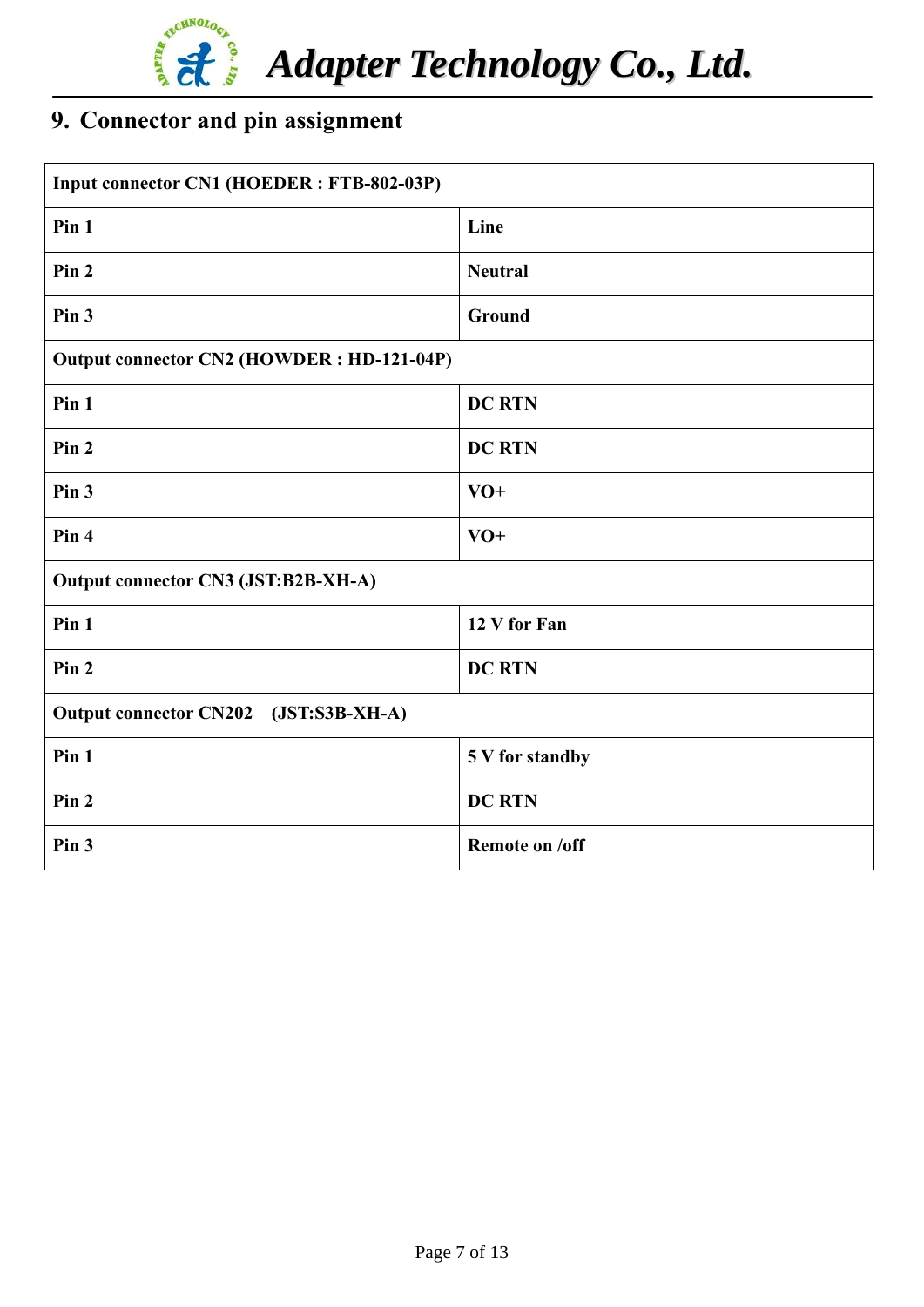

#### **10. Mechanical :**

- **10.1 Weight : 1100 g Ref.**
- **10.2 Dimension : 203.2mm(L) \* 127 mm(W) \* 40(H) mm ± 1 mm**
- **10.3 External Look :**

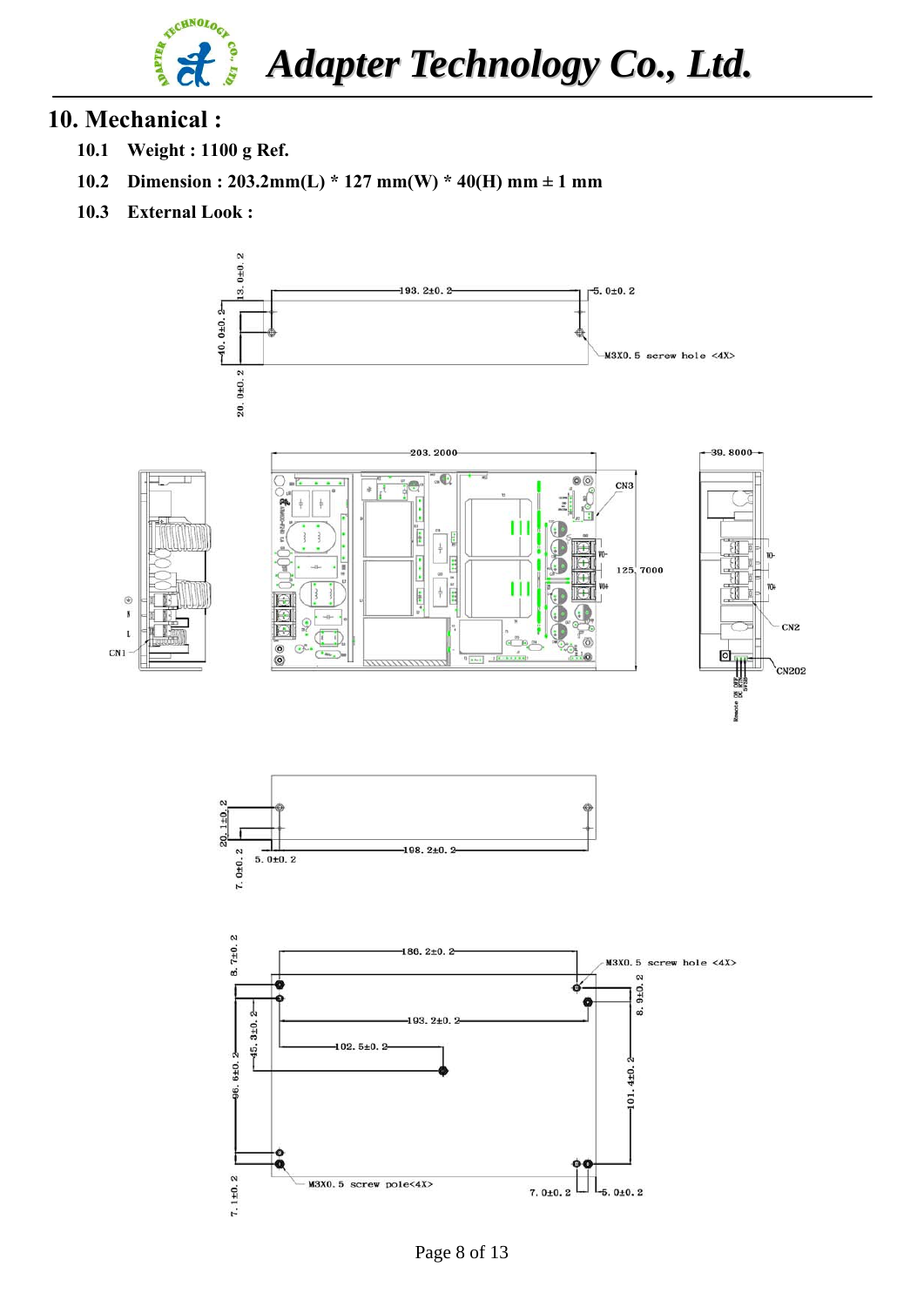

#### **11. Label :**

**11.1 Label materials : Metalized polyester label (silver gloss) 11.2 Color : Black background with silver printing Manual / booklet is blue background with Silver Printing 11.3 Label dimension : 30 (L) \* 45 (W)** ± **0.2 mm 11.4 Label thickness : 75#**

# 100% 40N Ю. ΙŔ

#### "XXX" Label supplier's code It is accurate that the number of words depends on the real finished product

S/N:XXYYZZZZZZZ  $XX = Year(2 \text{ yard})$ 21:2021  $YY=Week(2 yard)$ **ZZZZZZ=Serial number (6 yard)** 

#### $200%$ **Open Frame Power Supply** Model: ATM600-F240 INPUT: 100-240V ~ 50-60Hz 7-2.7A **OUTPUT: 24V == 25A** ID NO.  $= 0.6A$  (For FAN)  $12V =$ **YYY**  $5V = 1.0A$ **MADE IN CHINA Total Power: 612W Max.** ΠE http://www.adaptertech.com.tw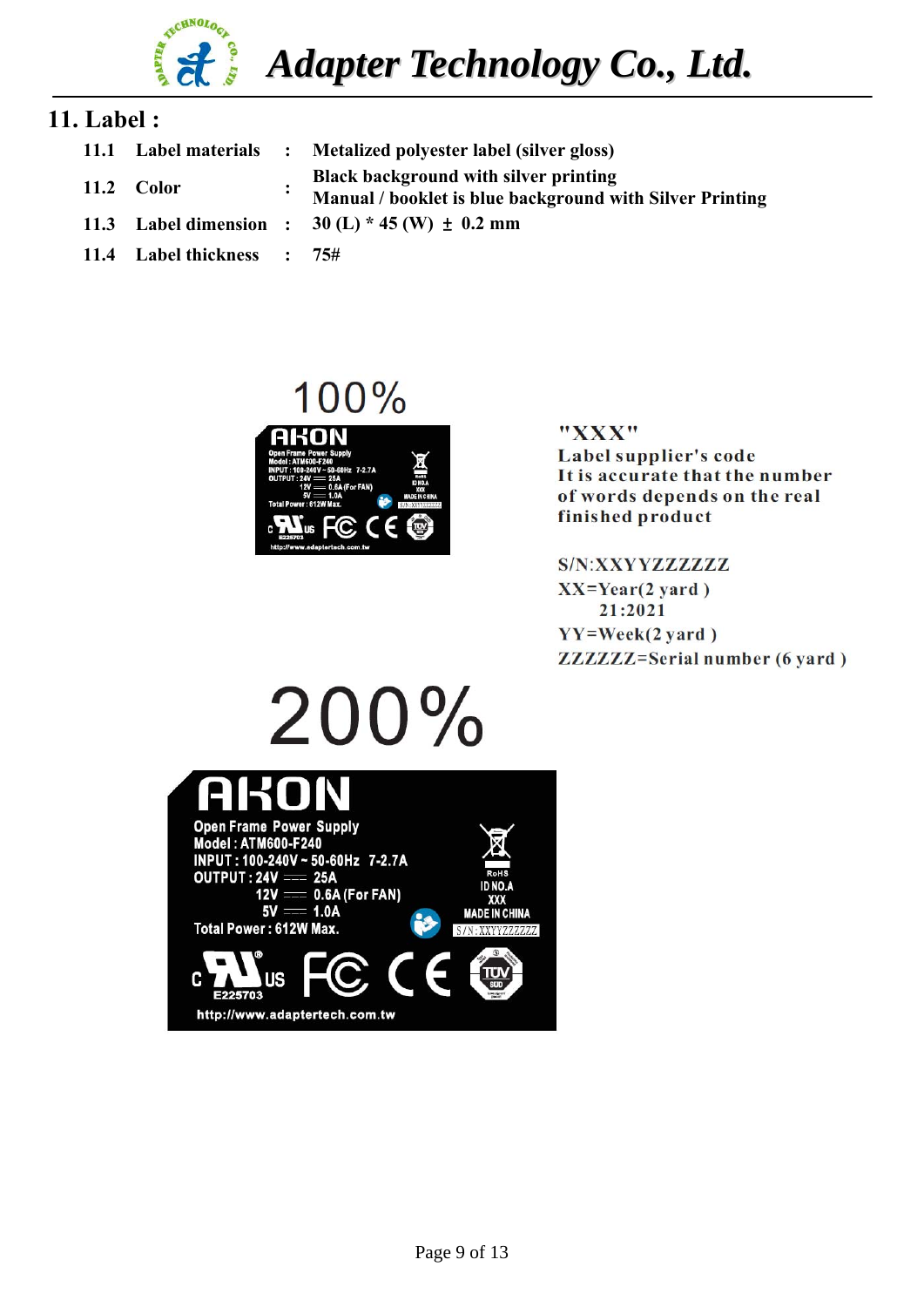

*Adapter Technology Co., Ltd.*

# **A. Line Regulation Test**

#### **Test Result**:

| <b>Test condition</b> | Spec.                     | <b>Reading 1</b> | <b>Reading 2</b> | <b>Reading 3</b> |
|-----------------------|---------------------------|------------------|------------------|------------------|
|                       | $24 V : 22.8 \sim 25.2 V$ | 24.05 V          | 24.02 V          | 24.05 V          |
| 90 Vac / 50 % Load    | $12 V : 11.4 \sim 12.6 V$ | 12.00 V          | 12.00 V          | 12.00 V          |
|                       | $5 V : 4.75 \sim 5.25 V$  | 4.95 V           | 4.96 V           | 4.95 V           |
|                       | $24 V : 22.8 \sim 25.2 V$ | 24.05 V          | 24.02 V          | 24.05 V          |
| 115 Vac / 50 % Load   | $12 V : 11.4 \sim 12.6 V$ | 12.00 V          | 12.00 V          | 12.00 V          |
|                       | $5 V : 4.75 \sim 5.25 V$  | 4.95 V           | 4.96 V           | 4.95 V           |
|                       | $24 V : 22.8 \sim 25.2 V$ | 24.05 V          | 24.02 V          | 24.05 V          |
| 132 Vac / 50 % Load   | $12 V : 11.4 \sim 12.6 V$ | 12.00 V          | 12.00 V          | 12.00 V          |
|                       | $5 V : 4.75 \sim 5.25 V$  | 4.95 V           | 4.96 V           | 4.95 V           |
|                       | $24 V : 22.8 \sim 25.2 V$ | 24.05 V          | 24.02 V          | 24.05 V          |
| 180 Vac / 50 % Load   | $12 V : 11.4 \sim 12.6 V$ | 12.00 V          | 12.00 V          | 12.00 V          |
|                       | $5 V : 4.75 \sim 5.25 V$  | 4.95 V           | 4.96 V           | 4.95 V           |
|                       | $24 V : 22.8 \sim 25.2 V$ | 24.05 V          | 24.02 V          | 24.05 V          |
| 230 Vac / 50 % Load   | $12 V : 11.4 \sim 12.6 V$ | 12.00 V          | 12.00 V          | 12.00 V          |
|                       | $5 V : 4.75 \sim 5.25 V$  | 4.95 V           | 4.96 V           | 4.95 V           |
| 264 Vac / 50 % Load   | $24 V : 22.8 \sim 25.2 V$ | 24.05 V          | 24.02 V          | 24.05 V          |
|                       | $12 V : 11.4 \sim 12.6 V$ | 12.00 V          | 12.00 V          | 12.00 V          |
|                       | $5 V : 4.75 \sim 5.25 V$  | 4.95 V           | 4.96 V           | 4.95 V           |

#### **B. Efficiency Test**

#### **Test Result**:**(When 5 V & 12 V no load)**

| <b>Test condition</b> | Spec.       | <b>Reading 1</b> | <b>Reading 2</b> | <b>Reading 3</b> |
|-----------------------|-------------|------------------|------------------|------------------|
| 115 Vac / 100 % Load  | 93.5 % typ. | 93.52 %          | 93.50 %          | 93.52 %          |
| 230 Vac / 100 % Load  | 95 % typ.   | 95.09 %          | 95.06 %          | 95.08 %          |

#### **C. Load Regulation Test**

 **Test Result**:**(At 5 V output when 12 V 50% load & 24 V 50% load)**

| <b>Test condition</b> | Spec.                                   | <b>Reading 1</b> | <b>Reading 2</b> | <b>Reading 3</b> |
|-----------------------|-----------------------------------------|------------------|------------------|------------------|
| 115 Vac<br>$0\%$ Load | $15 V : 4.75 \sim 5.25 V$               | 5.00 V           | 5.00 V           | 5.00 V           |
| 115 Vac<br>50 % Load  | $15 V : 4.75 \sim 5.25 V$               | 4.95 V           | 4.96 V           | 4.95 V           |
| 115 Vac               | 100 % Load $\vert 5$ V : 4.75 ~ 5.25 V  | 4.91 V           | 4.92 V           | 4.90 V           |
| 230 Vac<br>$0\%$ Load | $15 V : 4.75 \sim 5.25 V$               | 5.00 V           | 5.00 V           | 5.00 V           |
| 230 Vac<br>50 % Load  | $5 V : 4.75 \sim 5.25 V$                | 4.95 V           | 4.96 V           | 4.95 V           |
| 230 Vac               | / 100 % Load   5 V $: 4.75 \sim 5.25$ V | 4.91 V           | 4.92 V           | 4.90 V           |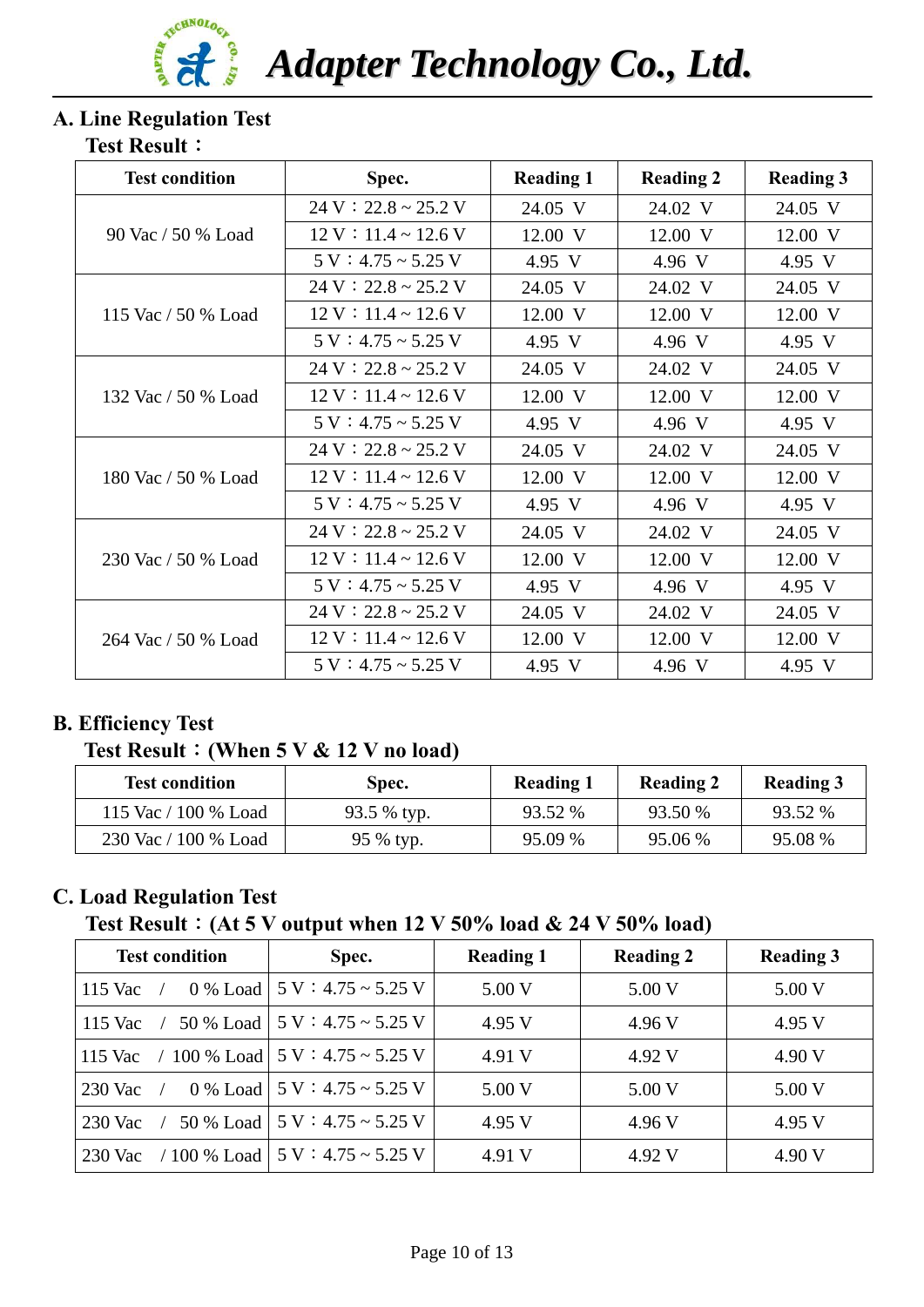#### **ARCHNOLOGE P** AHAVO *Adapter Technology Co., Ltd.*

| Test Result: $(At 12 V output when 5 V 50\% load & 24 V 50\% load)$ |                                                         |                  |                  |                  |  |
|---------------------------------------------------------------------|---------------------------------------------------------|------------------|------------------|------------------|--|
| <b>Test condition</b>                                               | Spec.                                                   | <b>Reading 1</b> | <b>Reading 2</b> | <b>Reading 3</b> |  |
| 115 Vac                                                             | 0 % Load $ 12 \text{ V} : 11.4 \sim 12.6 \text{ V} $    | 12.02 V          | 12.01 V          | 12.02 V          |  |
| 115 Vac                                                             | 50 % Load $ 12 \text{ V} : 11.4 \sim 12.6 \text{ V}$    | 12.00 V          | 12.00 V          | 12.00 V          |  |
| 115 Vac                                                             | / 100 % Load $12 \text{ V}$ : 11.4 ~ 12.6 V             | 11.99 V          | 11.99 V          | 11.99 V          |  |
| 230 Vac                                                             | 0 % Load $12$ V : 11.4 ~ 12.6 V                         | 12.02 V          | 12.01 V          | 12.02 V          |  |
| 230 Vac                                                             | 50 % Load $ 12 \text{ V} : 11.4 \sim 12.6 \text{ V}$    | 12.00 V          | 12.00 V          | 12.00 V          |  |
| 230 Vac                                                             | / 100 % Load $ 12 \text{ V} : 11.4 \sim 12.6 \text{ V}$ | 11.99 V          | 11.99 V          | 11.99 V          |  |

### **Test Result**:**(At 24 V output when 5 V 50% load & 12 V 50% load)**

| <b>Test condition</b> | Spec.                                                   | <b>Reading 1</b> | <b>Reading 2</b> | <b>Reading 3</b> |
|-----------------------|---------------------------------------------------------|------------------|------------------|------------------|
| 115 Vac               | 0 % Load $ 24 \text{ V} : 22.8 \sim 25.2 \text{ V}$     | 24.09 V          | 24.07 V          | 24.09 V          |
| 115 Vac               | 50 % Load $ 24 \text{ V} : 22.8 \sim 25.2 \text{ V}$    | 24.05 V          | 24.02 V          | 24.05 V          |
| 115 Vac               | / 100 % Load 24 V : 22.8 ~ 25.2 V                       | 24.01 V          | 24.00 V          | 24.01 V          |
| $230$ Vac             | 0 % Load $ 24 \text{ V} : 22.8 \sim 25.2 \text{ V}$     | 24.09 V          | 24.07 V          | 24.09 V          |
| 230 Vac               | 50 % Load $ 24 \text{ V} : 22.8 \sim 25.2 \text{ V} $   | 24.05 V          | 24.02 V          | 24.05 V          |
| 230 Vac               | / 100 % Load $ 24 \text{ V} : 22.8 \sim 25.2 \text{ V}$ | 24.01 V          | 24.00 V          | 24.01 V          |

## **D. Ripple & Noise Test**

#### **Test Result**:

| <b>Test condition</b> | Spec.                                                  | <b>Reading 1</b> | <b>Reading 2</b> | <b>Reading 3</b> |
|-----------------------|--------------------------------------------------------|------------------|------------------|------------------|
| 115 Vac / 100 % Load  | $24 \text{ V} : 240 \text{mV}_{\text{pp}} \text{Max.}$ | $140 \text{ mV}$ | 144 mV           | $139 \text{ mV}$ |
|                       | $5 \text{ V}$ : 100mV <sub>pp</sub> Max.               | $20 \text{ mV}$  | $22 \text{ mV}$  | $20 \text{ mV}$  |
| 230 Vac / 100 % Load  | $24 \text{ V} : 240 \text{mV}_{\text{pp}} \text{Max.}$ | $140 \text{ mV}$ | 144 mV           | $139 \text{ mV}$ |
|                       | $5 \text{ V}$ : 100mV <sub>pp</sub> Max.               | $20 \text{ mV}$  | $22 \text{ mV}$  | $20 \text{ mV}$  |

## **E. Inrush Current**

#### **Test Result**:

| <b>Test condition</b> | Spec.     | <b>Reading 1</b> | <b>Reading 2</b> | <b>Reading 3</b> |
|-----------------------|-----------|------------------|------------------|------------------|
| 230 Vac / 100 % Load  | 60 A Max. | 41 A             | 40 A             | 41 A             |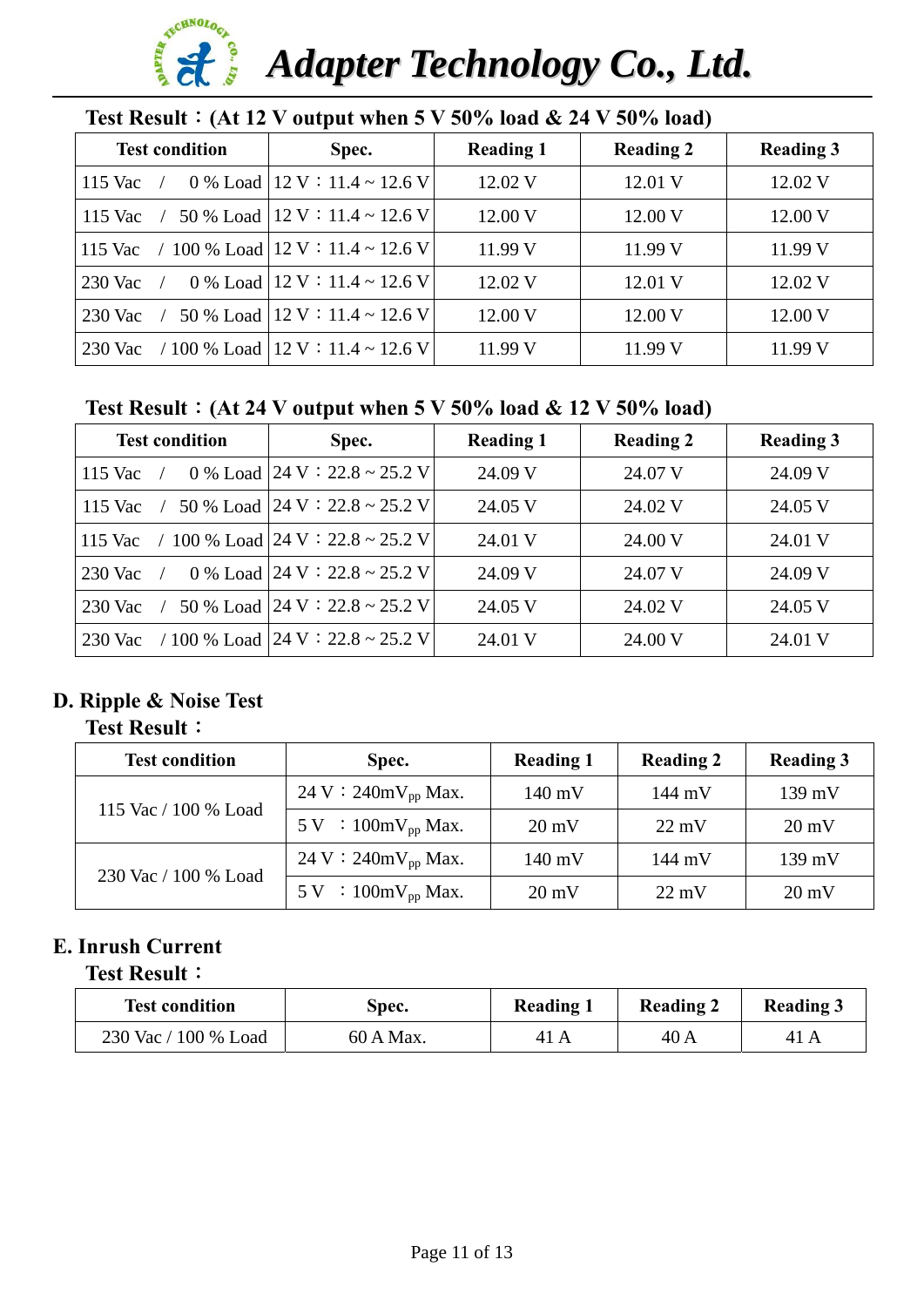

#### **F. Short Circuit Protection**

#### **Test Result**:**(At 5 V output when 12 V & 24 V output 50% load)**

| <b>Test condition</b> | Spec.                | <b>Reading 1</b> | <b>Reading 2</b> | <b>Reading 3</b> |
|-----------------------|----------------------|------------------|------------------|------------------|
| 115 Vac               | <b>Auto Recovery</b> | OK               | OK               | OK               |
| 230 Vac               | <b>Auto Recovery</b> | OK               | OK               | OK               |

#### **Test Result**:**(At 12 V output when 5 V & 24 V output 50% load)**

| <b>Test condition</b> | Spec.                | <b>Reading 1</b> | <b>Reading 2</b> | <b>Reading 3</b> |
|-----------------------|----------------------|------------------|------------------|------------------|
| 115 Vac               | <b>Auto Recovery</b> | ЭK               | ОK               | OK               |
| $230$ Vac             | <b>Auto Recovery</b> | ЭK               | ΟK               | ОK               |

#### **Test Result**:**(At 24 V output when 5 V & 12 V output 50% load)**

| <b>Test condition</b> | Spec.                | <b>Reading 1</b> | <b>Reading 2</b> | <b>Reading 3</b> |
|-----------------------|----------------------|------------------|------------------|------------------|
| 115 Vac               | <b>Auto Recovery</b> | OК               | ΟK               | OK               |
| 230 Vac               | <b>Auto Recovery</b> | ЭK               | ОK               | ОK               |

#### **G. Over Current Protection**

#### **Test Result**:**(At 5 V output when 12 V & 24 V output 50% load)**

| <b>Test condition</b> | Spec.              | <b>Reading 1</b> | <b>Reading 2</b> | <b>Reading 3</b> |
|-----------------------|--------------------|------------------|------------------|------------------|
| 115 Vac               | Iout $*$ 200% Max. | 150 %            | 152 %            | 150 %            |
| 230 Vac               | Iout $*$ 200% Max. | 150 %            | 152 %            | 150 %            |

#### **Test Result**:**(At 24 V output when 5 V & 12 V output 50% load)**

| <b>Test condition</b> | Spec.              | <b>Reading 1</b> | <b>Reading 2</b> | <b>Reading 3</b> |
|-----------------------|--------------------|------------------|------------------|------------------|
| 115 Vac               | Iout $*$ 130% Max. | 120 %            | 120 %            | 120 %            |
| 230 Vac               | Iout $*$ 130% Max. | 120 %            | 120 %            | 120 %            |